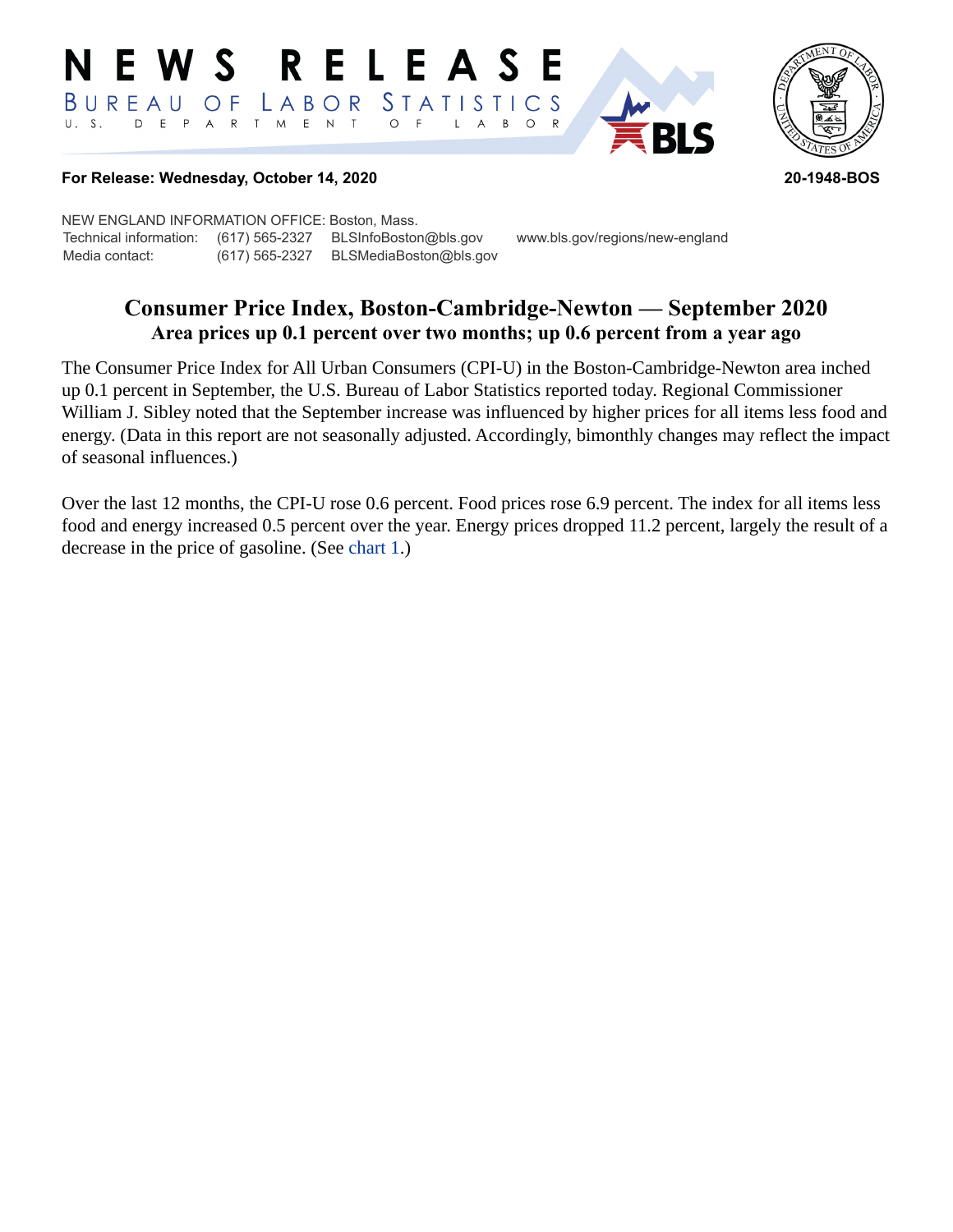

Percent



### **Food**

Food prices decreased 1.3 percent for the two months ending in September. (See table 1.) Prices for food at home decreased 2.3 percent, and prices for food away from home advanced 0.3 percent for the same period.

Over the year, food prices rose 6.9 percent. Prices rose due mainly to higher food at home prices (+8.2 percent), and, to a lesser extent, higher prices for food away from home (+5.0 percent) since a year ago.

## **Energy**

The energy index rose 0.7 percent for the two months ending in September. The increase was mainly due to higher prices for gasoline (3.0 percent). Prices for natural gas service decreased 0.7 percent, and prices for electricity decreased 1.6 percent for the same period.

Energy prices dropped 11.2 percent over the year, largely due to lower prices for gasoline (-16.8 percent). Prices paid for electricity decreased 2.4 percent, and prices for natural gas service declined 6.2 percent during the past year.

## **All items less food and energy**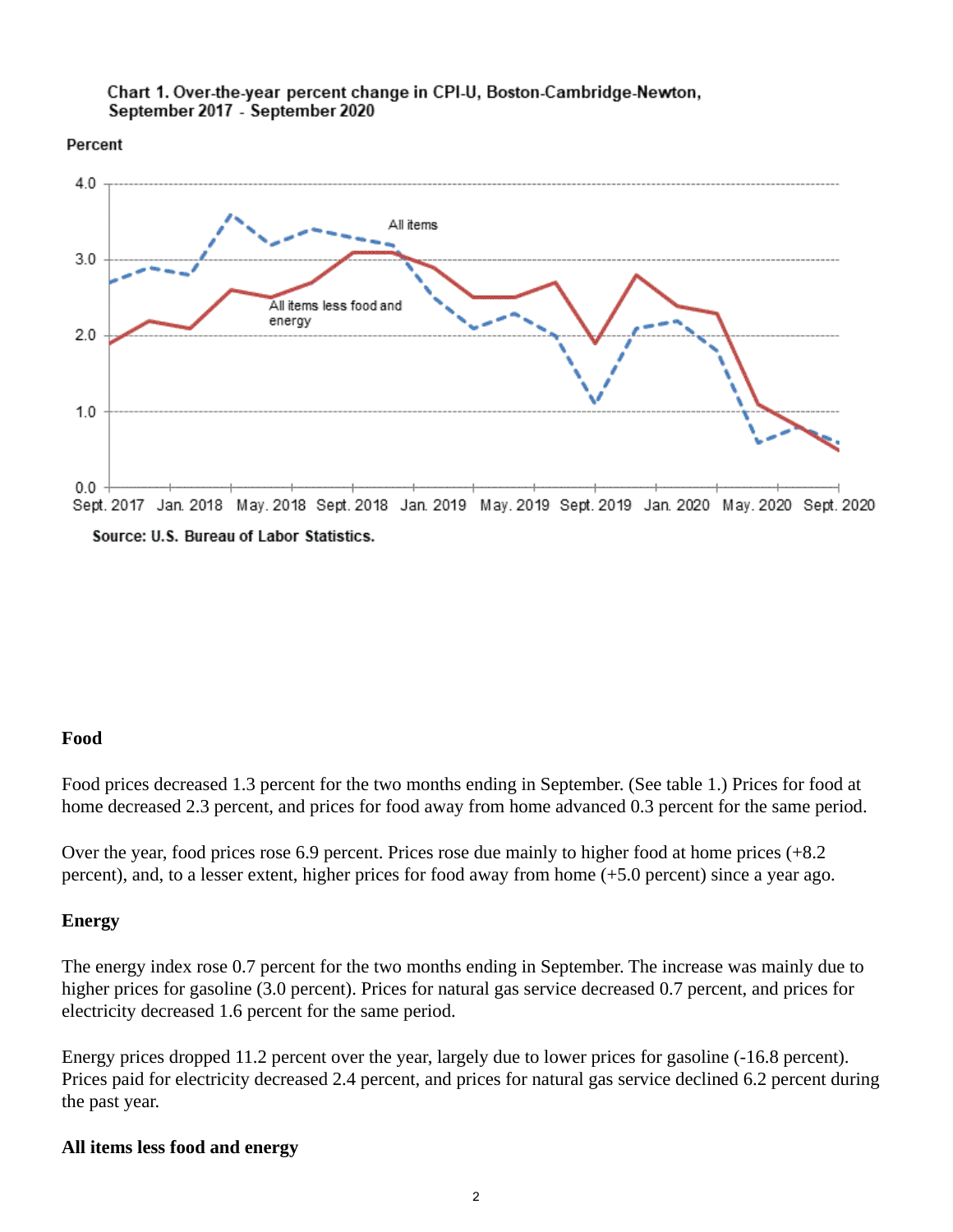The index for all items less food and energy increased 0.3 percent in the latest two-month period. Higher prices for apparel (4.3 percent) and household furnishings and operations (1.5 percent) were partially offset by lower prices for new and used motor vehicles (-1.3 percent); other goods and services (-0.7 percent) and medical care (-0.1 percent).

Over the year, the index for all items less food and energy increased 0.5 percent. Components contributing to the increase included shelter (1.9 percent) and education and communication (1.9 percent). Partly offsetting the increases were price decreases in apparel (-11.0 percent) and recreation (-3.5 percent).

## **CPI-W**

In September, the Consumer Price Index for Urban Wage Earners and Clerical Workers (CPI-W) was 281.670. The CPI-W remained flat (0.0 percent) over two months and increased 0.6 percent over the year.

**The November 2020 Consumer Price Index for Boston-Cambridge-Newton area is scheduled to be released on Thursday, December 10, 2020, at 8:30 a.m. (ET).**

## **Coronavirus (COVID-19) Pandemic Impact on September 2020 Consumer Price Index Data**

Data collection by personal visit for the Consumer Price Index (CPI) program has been suspended since March 16, 2020. When possible, data normally collected by personal visit were collected either online or by phone. Additionally, data collection in September was affected by the temporary closing or limited operations of certain types of establishments. These factors resulted in an increase in the number of prices considered temporarily unavailable and imputed.

While the CPI program attempted to collect as much data as possible, many indexes are based on smaller amounts of collected prices than usual, and a small number of indexes that are normally published were not published this month. Additional information is available at[www.bls.gov/covid19/effects-of](https://www.bls.gov/covid19/effects-of-covid-19-pandemic-on-consumer-price-index.htm)[covid-19-pandemic-on-consumer-price-index.htm](https://www.bls.gov/covid19/effects-of-covid-19-pandemic-on-consumer-price-index.htm)

# **Technical Note**

The Consumer Price Index (CPI) is a measure of the average change in prices over time in a fixed market basket of goods and services. The Bureau of Labor Statistics publishes CPIs for two population groups: (1) a CPI for All Urban Consumers (CPI-U) which covers approximately 94 percent of the total population and (2) a CPI for Urban Wage Earners and Clerical Workers (CPI-W) which covers approximately 28 percent of the total population. The CPI-U includes, in addition to wage earners and clerical workers, groups such as professional, managerial, and technical workers, the self-employed, short-term workers, the unemployed, and retirees and others not in the labor force.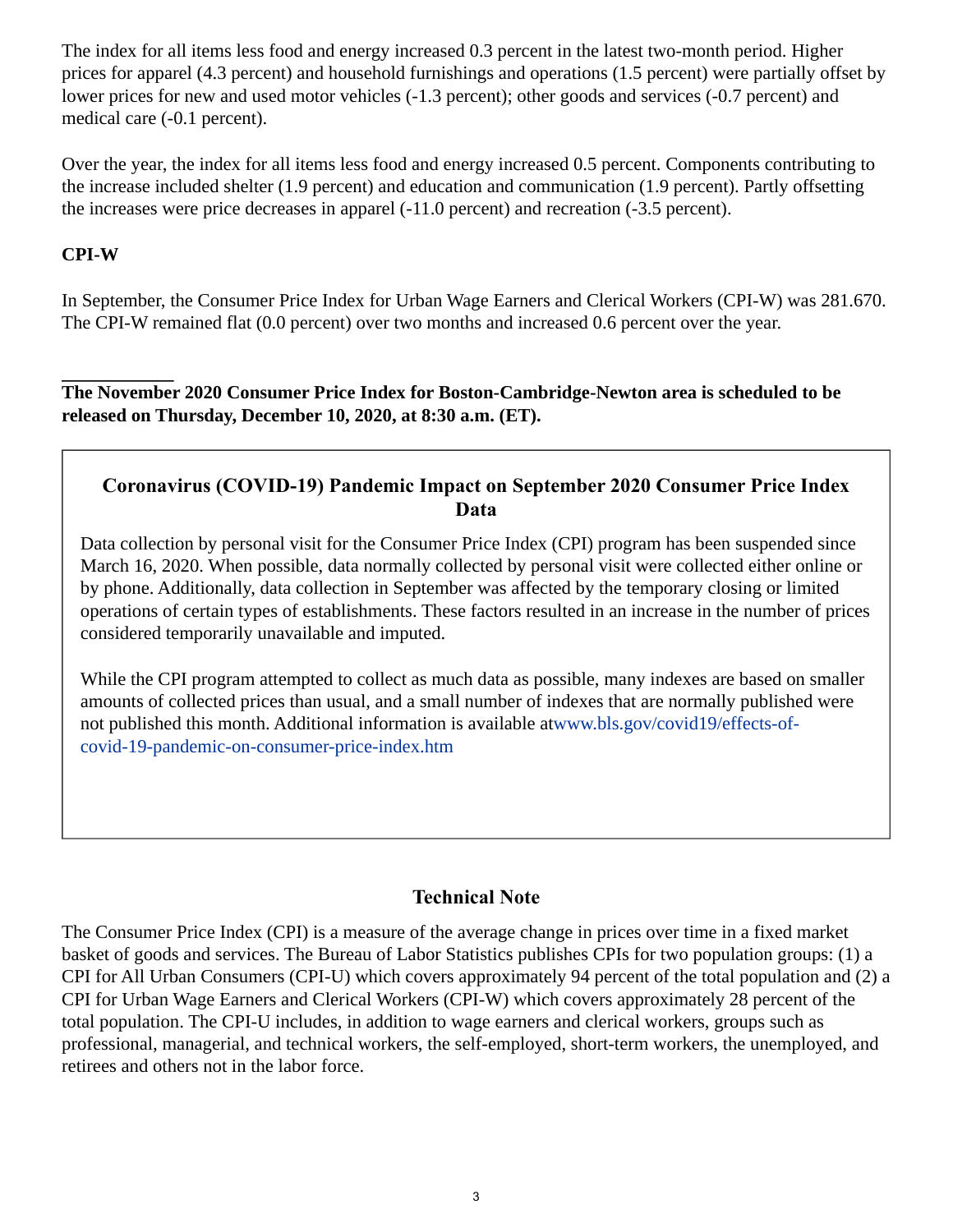The CPI is based on prices of food, clothing, shelter, and fuels, transportation fares, charges for doctors' and dentists' services, drugs, and the other goods and services that people buy for day-to-day living. Each month, prices are collected in 75 urban areas across the country from about 5,000 housing units and approximately 22,000 retail establishments--department stores, supermarkets, hospitals, filling stations, and other types of stores and service establishments. All taxes directly associated with the purchase and use of items are included in the index.

The index measures price changes from a designated reference date (1982-84) that equals 100.0. An increase of 16.5 percent, for example, is shown as 116.5. This change can also be expressed in dollars as follows: the price of a base period "market basket" of goods and services in the CPI has risen from \$10 in 1982-84 to \$11.65. For further details see the CPI home page on the Internet at [www.bls.gov/cpi](https://www.bls.gov/cpi) and the BLS Handbook of Methods, Chapter 17, The Consumer Price Index, available on the Internet at [www.bls.gov/opub/hom/pdf/](https://www.bls.gov/opub/hom/pdf/homch17.pdf) [homch17.pdf](https://www.bls.gov/opub/hom/pdf/homch17.pdf).

In calculating the index, price changes for the various items in each location are averaged together with weights that represent their importance in the spending of the appropriate population group. Local data are then combined to obtain a U.S. city average. Because the sample size of a local area is smaller, the local area index is subject to substantially more sampling and other measurement error than the national index. In addition, local indexes are not adjusted for seasonal influences. As a result, local area indexes show greater volatility than the national index, although their long-term trends are quite similar. **NOTE: Area indexes do not measure differences in the level of prices between cities; they only measure the average change in prices for each area since the base period.**

The Boston-Cambridge-Newton, Mass.-N.H. Core Based Statistical Area covered in this release is comprised of Essex, Middlesex, Norfolk, Plymouth, Suffolk Counties in Massachusetts; Rockingham, Strafford Counties in New Hampshire.

Information from this release will be made available to sensory impaired individuals upon request. Voice phone: 202-691-5200; Federal Relay Service: 1-800-877-8339.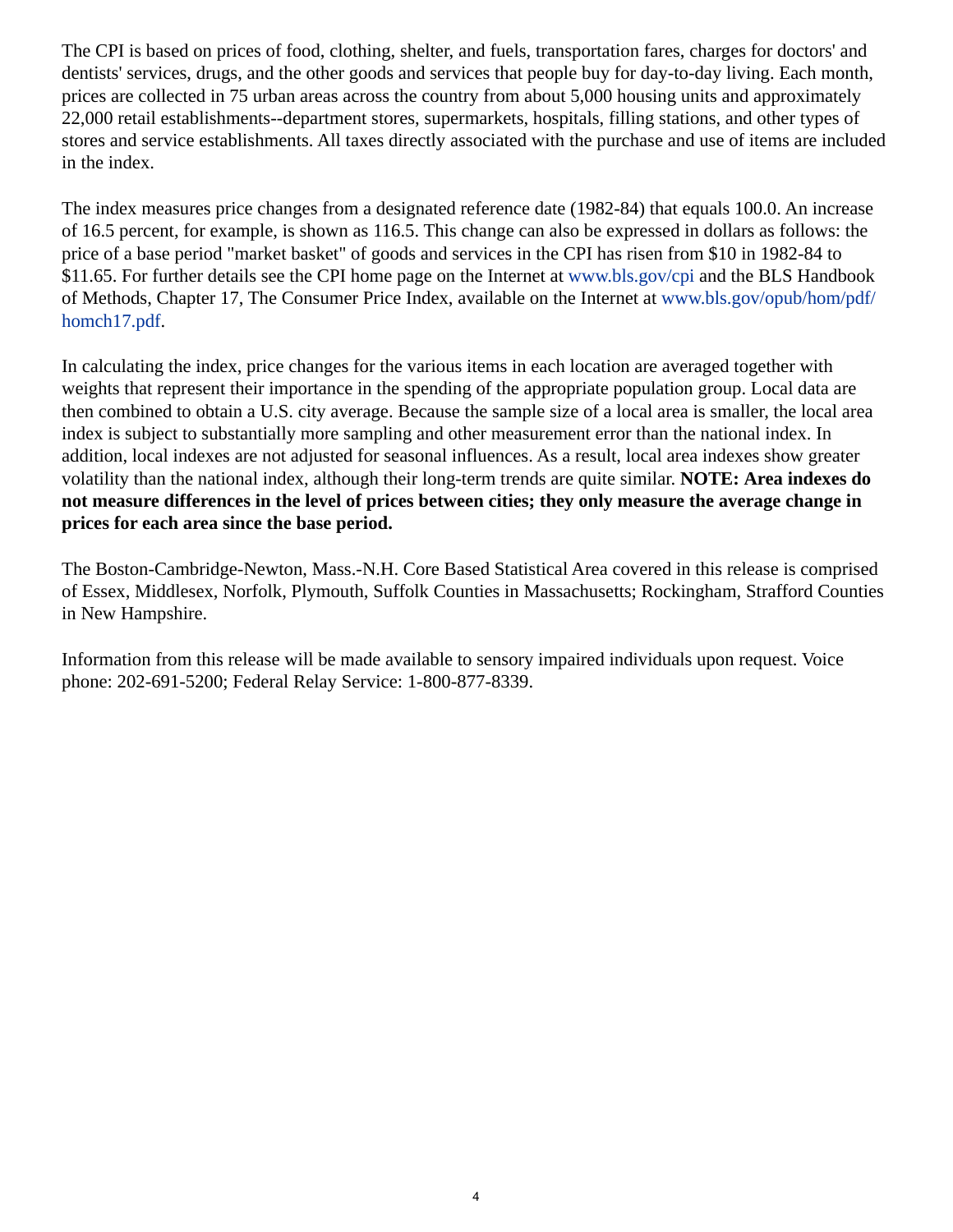#### **Consumer Price Index for All Urban Consumers (CPI-U): Indexes and percent changes for selected periods, Boston-Cambridge-Newton, Ma.-N.H. (1982-84=100 unless otherwise noted) (not seasonally adjusted)**

| Expenditure category                    | Indexes                    |              |              |              | Percent change from |              |              |
|-----------------------------------------|----------------------------|--------------|--------------|--------------|---------------------|--------------|--------------|
|                                         | Historical<br>data         | Jul.<br>2020 | Aug.<br>2020 | Sep.<br>2020 | Sep.<br>2019        | Jul.<br>2020 | Aug.<br>2020 |
|                                         | ۸Y                         | 283.175      |              | 283.391      | 0.6                 | 0.1          |              |
|                                         | $\overline{\mathcal{N}}$   | 823.056      |              | 823.682      |                     |              |              |
|                                         | ۸Μ                         | 285.837      |              | 283.178      | 6.7                 | $-0.9$       |              |
|                                         | ۸Ņ                         | 288.878      |              | 285.154      | 6.9                 | $-1.3$       |              |
|                                         | $\frac{\sqrt{\lambda}}{2}$ | 273.460      | 264.259      | 267.186      | 8.2                 | $-2.3$       | 1.1          |
| Cereal and bakery products              | ž                          | 324.743      |              | 320.074      | 7.7                 | $-1.4$       |              |
| Meats, poultry, fish, and eggs          | $\frac{1}{\sqrt{2}}$       | 297.522      |              | 285.734      | 12.4                | $-4.0$       |              |
| Dairy and related products              | ķ                          | 293.892      |              | 291.053      | 3.7                 | $-1.0$       |              |
| Fruits and vegetables                   | ž                          | 351.155      |              | 354.133      | 21.0                | 0.8          |              |
| Nonalcoholic beverages and              | ŵ٧                         | 170.999      |              | 162.718      | 0.0                 | $-4.8$       |              |
|                                         | ۸v                         | 212.319      |              | 205.611      | 1.8                 | $-3.2$       |              |
| Food away from home                     | ž                          | 315.781      |              | 316.585      | 5.0                 | 0.3          |              |
|                                         | $\overline{\star}$         | 257.049      |              | 265.514      | 4.5                 | 3.3          |              |
|                                         | ŵ٨                         | 297.149      |              | 297.786      | 1.1                 | 0.2          |              |
|                                         | ž                          | 358.626      | 359.574      | 358.916      | 1.9                 | 0.1          | $-0.2$       |
| Rent of primary residence(2)            | $\overline{\mathbf{v}}$    | 370.972      | 372.555      | 375.284      | 3.2                 | 1.2          | 0.7          |
| Owners' equivalent rent of residences(2 | W٨                         | 384.724      | 385.086      | 385.336      | 3.2                 | 0.2          | 0.1          |
| Owners' equivalent rent of primary      | ŵ٧                         | 384.724      | 385.086      | 385.336      | 3.2                 | 0.2          | 0.1          |
|                                         | ۸V                         | 262.049      |              | 261.519      | $-5.0$              | $-0.2$       |              |
|                                         | $\frac{1}{\sqrt{2}}$       | 215.296      | 213.755      | 213.780      | $-7.0$              | $-0.7$       | 0.0          |
|                                         | $\frac{1}{\sqrt{2}}$       | 232.863      | 229.423      | 229.664      | $-3.1$              | $-1.4$       | 0.1          |
|                                         | $\bar{\mathcal{N}}$        | 286.886      | 281.785      | 282.198      | $-2.4$              | $-1.6$       | 0.1          |
| Utility (piped) gas service(2)          | $\overline{\star}$         | 143.256      | 142.251      | 142.251      | $-6.2$              | -0.7         | 0.0          |
| Household furnishings and operations    | $\overline{\mathcal{N}}$   | 126.530      |              | 128.480      | $-1.9$              | 1.5          |              |
|                                         | W۲                         | 123.640      |              | 128.971      | $-11.0$             | 4.3          |              |
|                                         | W۰                         | 181.952      |              | 180.884      | -4.6                | -0.6         |              |
|                                         | ŵ٧                         | 184.405      |              | 184.528      | $-3.1$              | 0.1          |              |
| New and used motor vehicles(5)          | ž                          | 105.263      |              | 103.868      | 2.1                 | $-1.3$       |              |
|                                         | 圣                          | 214.609      |              | 204.111      | 1.2                 | -4.9         |              |
| Used cars and trucks(1)                 | ž                          | 322.507      |              | 347.173      | 9.0                 | 7.6          |              |
|                                         | 交                          | 183.054      | 184.577      | 188.492      | $-16.8$             | 3.0          | 2.1          |
|                                         | $\overline{\star}$         | 180.786      | 182.309      | 186.222      | $-16.8$             | 3.0          | 2.1          |
| Gasoline, unleaded regular(6)           |                            | 173.189      | 174.830      | 178.631      | $-17.6$             | 3.1          | 2.2          |
| Gasoline, unleaded midgrade(6)(7)       |                            | 205.885      | 206.353      | 210.033      | $-12.7$             | 2.0          | 1.8          |
| Gasoline, unleaded premium(6)           | 최초초                        | 204.765      | 205.213      | 209.347      | $-11.9$             | 2.2          | 2.0          |
|                                         |                            |              |              |              |                     |              |              |
|                                         | $\sqrt{2}$                 | 695.700      |              | 694.815      | 0.6                 | $-0.1$       |              |
|                                         | ۸M                         | 116.746      |              | 116.973      | $-3.5$              | 0.2          |              |
| Education and communication(5)          | M٢                         | 171.624      |              | 173.025      | 1.9                 | 0.8          |              |
| Tuition, other fees, and child care(1)  | W۲                         | 1,400.341    |              | 1,422.666    | 2.0                 | 1.6          |              |
| Other goods and services                | ۸M                         | 516.473      |              | 513.063      | 2.1                 | $-0.7$       |              |
| Commodity and service group             |                            |              |              |              |                     |              |              |
|                                         | 서                          | 190.932      |              | 191.749      | 0.1                 | 0.4          |              |